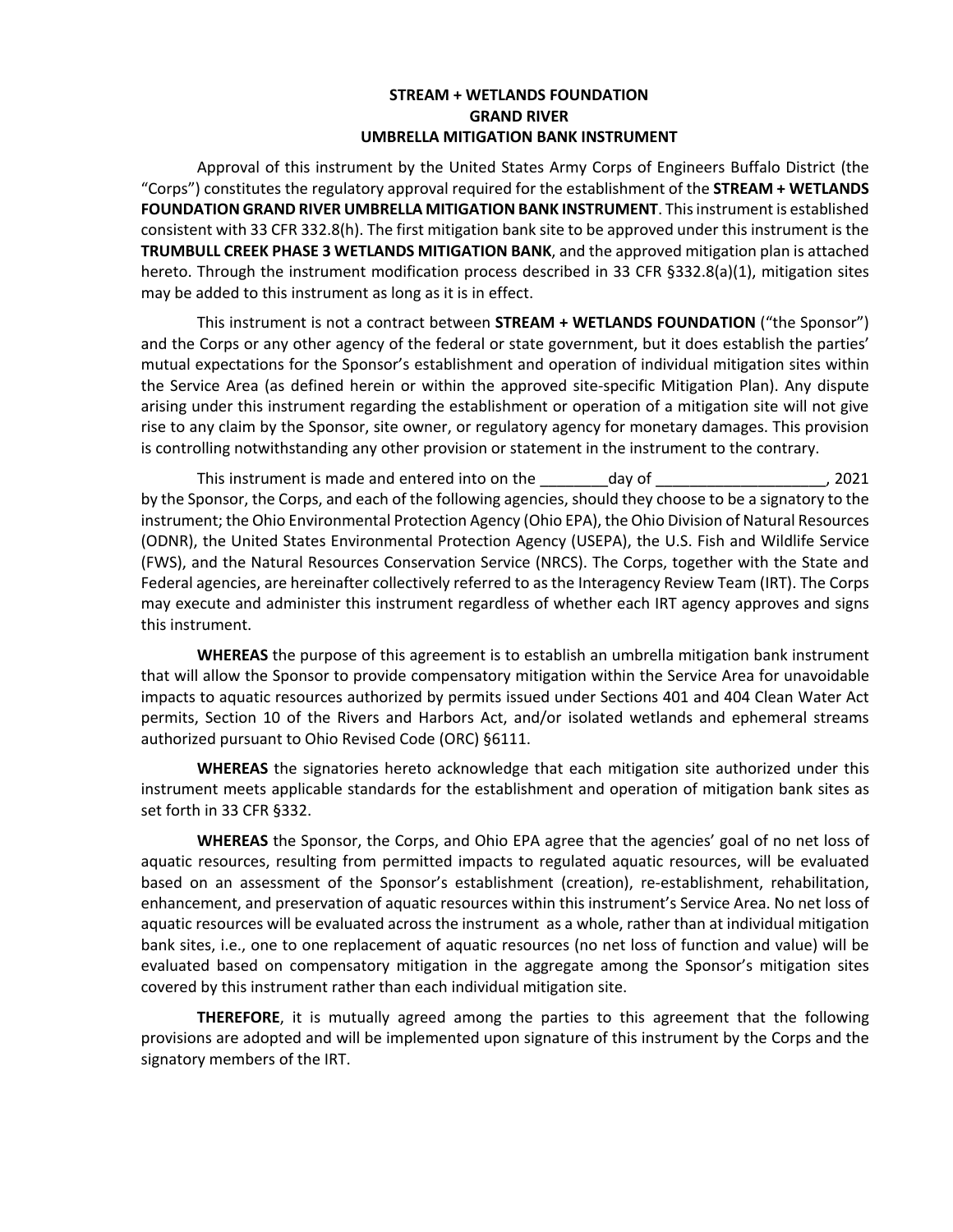# **A. SERVICE AREA**

This instrument has been drafted in accordance with the regulations for Compensatory Mitigation for Losses of Aquatic Resources effective June 9, 2008 (33 CFR §332) (the "Mitigation Rule"). The Mitigation Rule defines Service Area as the geographic area within which impacts can be mitigated at a specific mitigation bank or an in-lieu fee program. The service area for this instrument shall include the following geographic areas, unless subsequently modified within an approved site-specific Mitigation Plan:

- 1. For impacts to jurisdictional waters, the Service Area will encompass the entire Grand River 8-digit Hydrologic Unit Code (HUC 04110004) watershed in Ohio.
- 2. For non-jurisdictional stream and wetland impacts (state isolated wetland or ephemeral streams), the Service Area is as follows:
	- a. For impacts to isolated Category 1 wetlands of any size and isolated Category 2 wetlands of 0.5 acre or less, the service area includes the entire Ohio portion of the Buffalo Corps District (ORC §6111.022).
	- b. For impacts to isolated Category 2 wetlands greater than 0.5 acres, isolated Category 3 wetlands of any size, or to ephemeral streams, the service area will encompass the entire Grand River 8 digit Hydrologic Unit Code (HUC 04110004) watershed in Ohio.
- 3. Compensatory mitigation of wetland or stream impacts outside the Service Area can be considered by the Corps and/or Ohio EPA, as applicable, on a case-by-case basis consistent with applicable state and federal regulations and laws, including but not limited to 33 CFR §332, ORC §6111, and Ohio Administrative Code (OAC) §3745-1-54.
- 4. Approved mitigation credits generated by the mitigation site(s) authorized under this instrument can be purchased and used by in-lieu fee program sponsors to fulfill mitigation obligations for impacts located within the Service Area, and outside of the Service Area, on a case-by-case basis as approved by the Corps and/or Ohio EPA.

## **B. ACCOUNTING PROCEDURES**

- 1. The Sponsor shall develop accounting procedures consistent with the Mitigation Rule for maintaining accurate records of debits made from each mitigation site established under this instrument. The accounting procedures shall include the generation of a ledger, which will confirm the final sale of credits at the time they are debited. Ledger reports shall identify the type of credits debited and the number and type of credits remaining at sites operated under this instrument. The ledgers shall also include, to the extent practicable, permit identification information associated with the debited credits (e.g. Corps ORM ID number, Ohio EPA SWMM ID), and data on the impacted aquatic resources that the credits are compensating for (e.g. impacted acreage, dominant vegetation community).
- 2. The Sponsor may prepare a reservation letter for a permit applicant to include with the Corps and/or Ohio EPA permit application(s). The letter will confirm that the necessary number and type of credits needed by the applicant from a site or sites authorized by this instrument are available and specify the period of time (if any) that those credits will be held for that applicant (with an expiration date set forth in the letter of availability).
- 3. Each time an approved credit transaction occurs, the Sponsor shall provide email notification to the Corps and Ohio EPA within 30 calendar days of the transaction. The notification shall include confirmation of full payment, applicable agency permit identification numbers (when available), as well as details regarding the amount and type of resource impacted and the mitigation required to be purchased. The Sponsor shall prepare an annual ledger report showing all credits sold, any changes in credit availability (e.g. additional credits released, credit sales, suspended credits, etc.), and the beginning and ending balance of remaining credits. The Sponsor shall submit the annual report to the Corps electronically as a PDF. The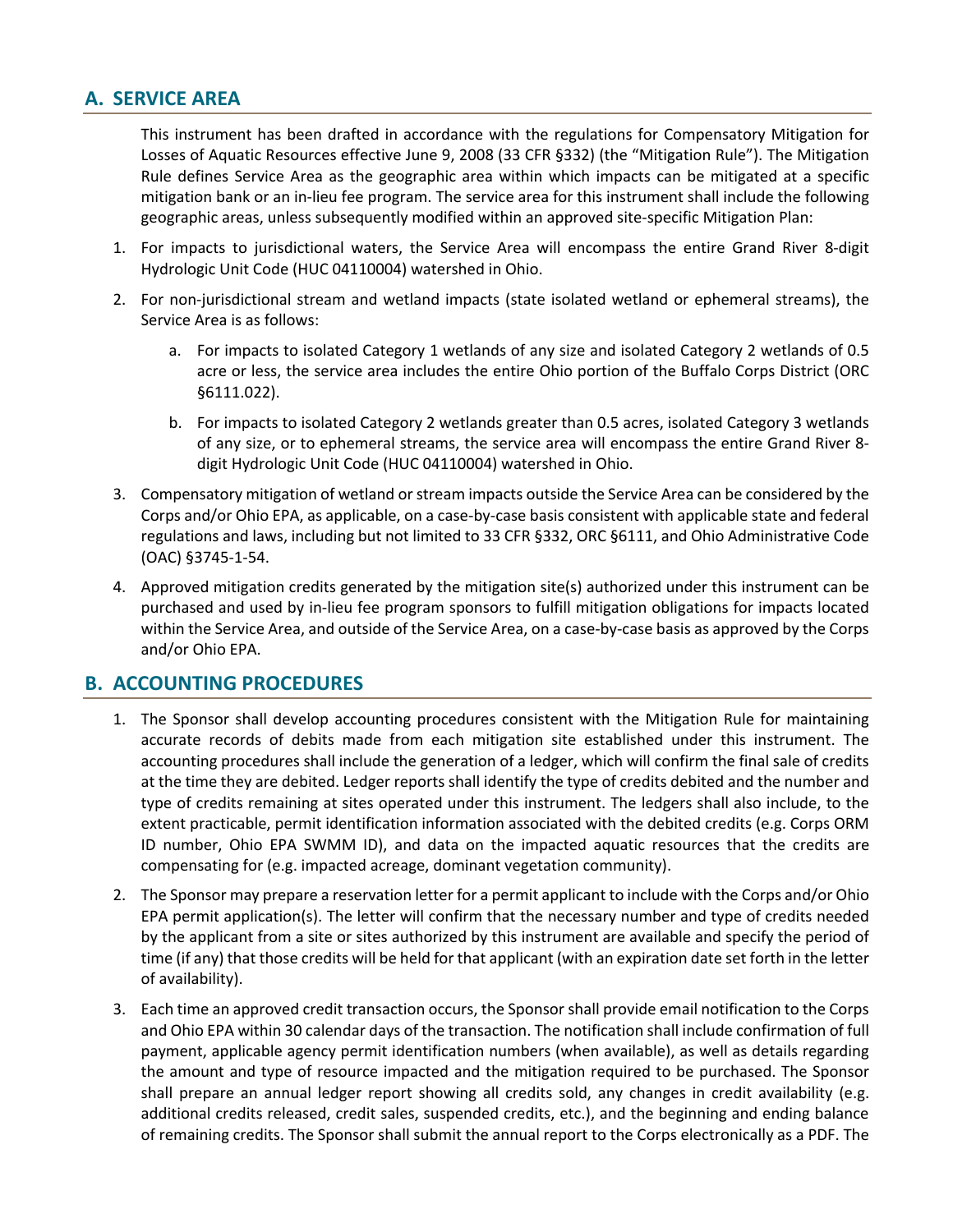annual ledger report will be submitted by the Sponsor each year until all the credits have been utilized for each site covered by this instrument. Ledger entries that are labeled as "CONFIDENTIAL" contain privileged information, and the Corps or members of the IRT will not provide them to the public without the prior express written consent of the Sponsor.

4. The Sponsor shall prepare an annual financial assurance and long-term management funding report showing the beginning and ending balances, including deposits into and any withdrawals from, the accounts providing funds for financial assurances and long-term management activities. This report will also include information on the amount of currently required financial assurances for each project, the status of those assurances, and their potential expiration.

## **C. GENERAL PROVISIONS**

- 1. The Sponsor will generally provide mitigation through the sale of mitigation credits, defined in 33 CFR §332.2, to permit applicants. Consistent with 33 CFR 328.8(D)(6)(ii)(C), upon full payment of the mitigation credits, the Sponsor's receipt of the permit or other authorization issued to the applicant to impact regulated aquatic resources, and the Sponsor's written acknowledgement to the Corps and /or Ohio EPA, the Sponsor will assume the legal responsibility for providing the compensatory mitigation represented by the credit.
- 2. The Sponsor is responsible for the successful establishment (creation), re-establishment, rehabilitation, enhancement, and preservation activities at each mitigation site covered by this instrument, including the overall operation and management of each site consistent with the Mitigation Plan. The Sponsor shall establish (create), re-establish, rehabilitate, enhance, and preserve aquatic resources, upland habitat, and buffers, as appropriate, at each mitigation site consistent with the Mitigation Plan, resulting in compensatory mitigation credits that can be used to offset impacts to aquatic resources.
- 3. The use of credits generated at sites subject to this instrument are expected to be approved for use as compensatory mitigation under Section 404 and 401 of the Clean Water Act, Section 10 of the Rivers and Harbors Act, and ORC §6111, in addition to such other regulatory programs approved on a case-by-case basis by the appropriate regulatory agencies.
- 4. In accordance with the Mitigation Rule, the IRT shall be chaired by the Corps or their designee. The Sponsor shall provide the Corps with a Mitigation Plan prospectus compliant with 33 CFR §332.8 so that the Corps can distribute the prospectus to current members of the IRT. The Corps will establish a schedule for the IRT's review of and comment on the prospectus consistent with the requirements of 33 CFR §332.4. The IRT shall review and provide comments to the Corps consistent with the review periods established in the Mitigation Rule. The Sponsor shall have a reasonable opportunity to review and respond to the comments. The Sponsor shall prepare a final Mitigation Plan, and once it is approved by the Corps, in consultation with the IRT, consistent with the schedule of 33 CFR §332.8, the Corps shall approve each site to be authorized under this instrument through the instrument modification process set forth in 33 CFR §332.8. The IRT will work diligently to reach consensus and comply with the review timelines provided in the Mitigation Rule. When consensus cannot be achieved between the Sponsor and the IRT, the Corps will work, to the extent practicable, with the IRT and the Sponsor to achieve compromises in a timely manner; however, the Corps retains the authority to approve mitigation bank sites, including the approval of the release of mitigation credits, without full IRT approval.

## **D. DEFAULT AND CLOSURE PROVISIONS**

- 1. The Sponsor agrees to establish and maintain the mitigation site(s) until:
	- a. Credits have been exhausted or banking activity is voluntarily terminated with written notice by the Sponsor to the Corps and other members of the IRT; and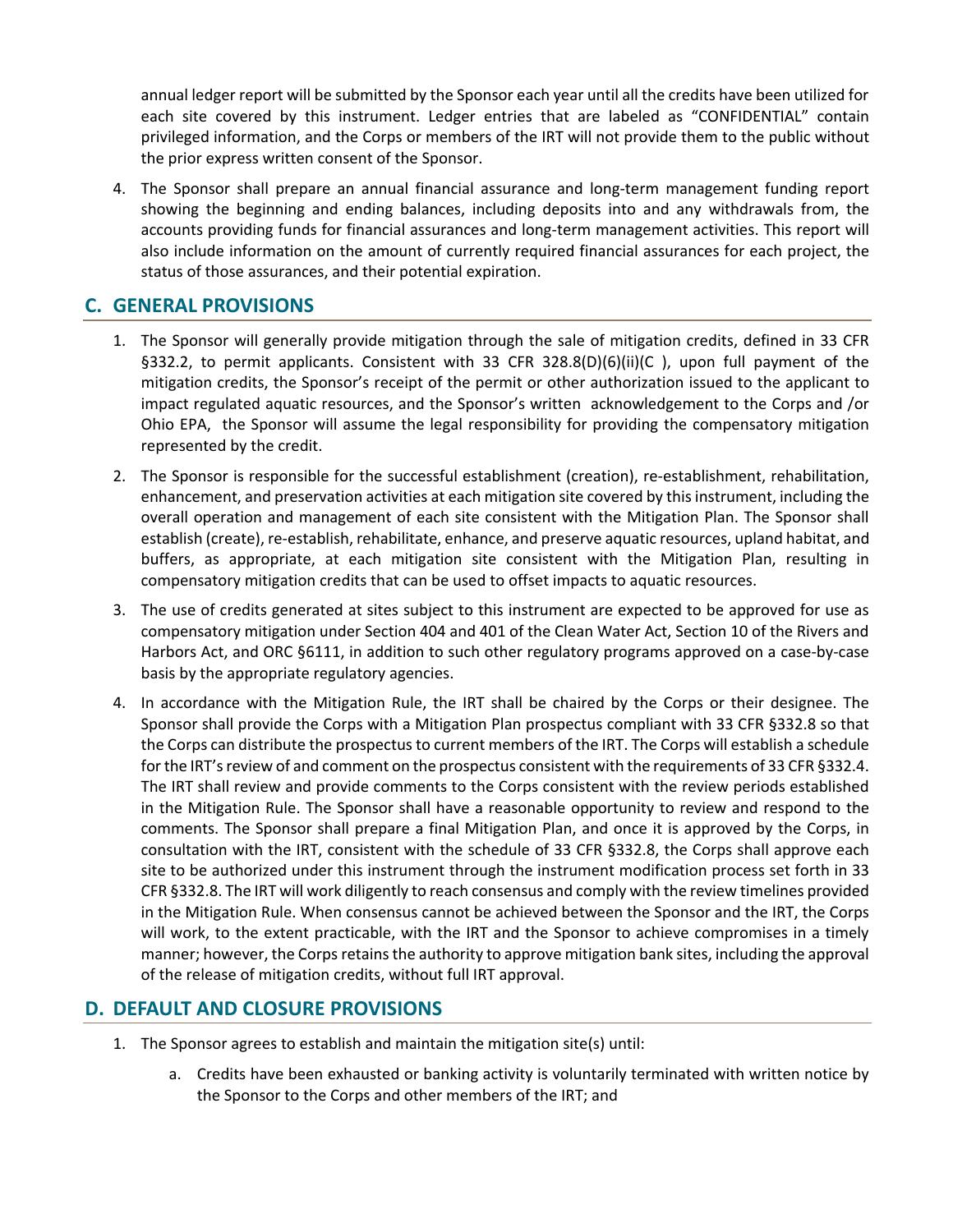- b. It has been determined by the Corps, in consultation with the IRT, that the debited mitigation site has satisfied all the conditions herein and in the Mitigation Plan, or as the conditions are modified with approval by the Corps. If the Corps determines that the mitigation site is not meeting performance standards or the Sponsor is not complying with the terms of this instrument or the Mitigation Plan, appropriate action will be taken. Such actions may include, but are not limited to, suspending credit sales, adaptive management, decreasing available credits, utilizing financial assurances, or terminating the instrument.
- 2. Any delay or failure of the Sponsor shall not constitute a default hereunder if and to the extent that such delay or failure is primarily caused by any act, event or conditions beyond the Sponsor's reasonable control that significantly affects its ability to perform its obligations hereunder, including:
	- a. Force Majeure: Defined as any act beyond the control of the Sponsor including fires, diseases, earthquakes, pandemics, tornados, hurricanes, landslide, regional pest infestations, acts of war, interference by third parties, drastic changes in climate from current hydrologic conditions averaged over the past 50 years, floods, droughts, or any natural catastrophe;
	- b. Condemnation or other taking by any governmental body;
	- c. A deliberate and unlawful act by a 3rd party that is not the Sponsor or site owner;
	- d. Change in applicable law, regulation, rule, ordinance or permit condition, or the interpretation or enforcement thereof;
	- e. Any order, judgment, action or determination of any federal, state or local court, administrative agency or government body; or
	- f. The suspension or interruption of any permit, license, consent, authorization or approval.

If the performance of the mitigation site(s) is affected by any such event(s), the Sponsor shall give written notice to the IRT as soon as is reasonably possible. If the Corps, in consultation with the Sponsor and the IRT, determines that the event(s) was beyond the control of the Sponsor, site owner, their agents, contractors, or consultants to prevent or mitigate, the Sponsor may request changes to the construction, operation, project milestones, or performance standards. The consequences of any force majeure event shall not affect the status of previously released credits which have been sold or otherwise transferred consistent with this instrument.

3. The Sponsor may request that the Corps confirm closure of a mitigation site authorized under this instrument upon satisfaction of the performance standards and submittal of an appropriate credit sale ledger confirming all credits have been debited. In its request, the Sponsor shall confirm that the longterm management plan is in place and implemented, that the long-term stewardship fund has been fully funded, that the real estate protection measures are in place, and that all applicable requirements of this instrument and the Mitigation Plan have been satisfied. The Corps, in consultation with the IRT, shall use best efforts to review and respond to the request within 60 days of such submittal. If the Corps determines the Sponsor has achieved the performance standards in accordance with the Mitigation Plan and met all obligations under this instrument, the Corps shall issue a close-out letter to the Sponsor, and the Sponsor shall have no further responsibility for the mitigation site.

# **E. REPORTING PROTOCOLS**

- 1. The Sponsor shall submit annual monitoring reports to the Corps for each mitigation site in PDF format for distribution to each member of the IRT. The data and analysis required for the monitoring reports shall be described in the Mitigation Plan for each site.
- 2. As part of each annual monitoring report, the Sponsor shall provide a ledger that documents credit transactions as described in Section B of this instrument. Confidential information (e.g. client personal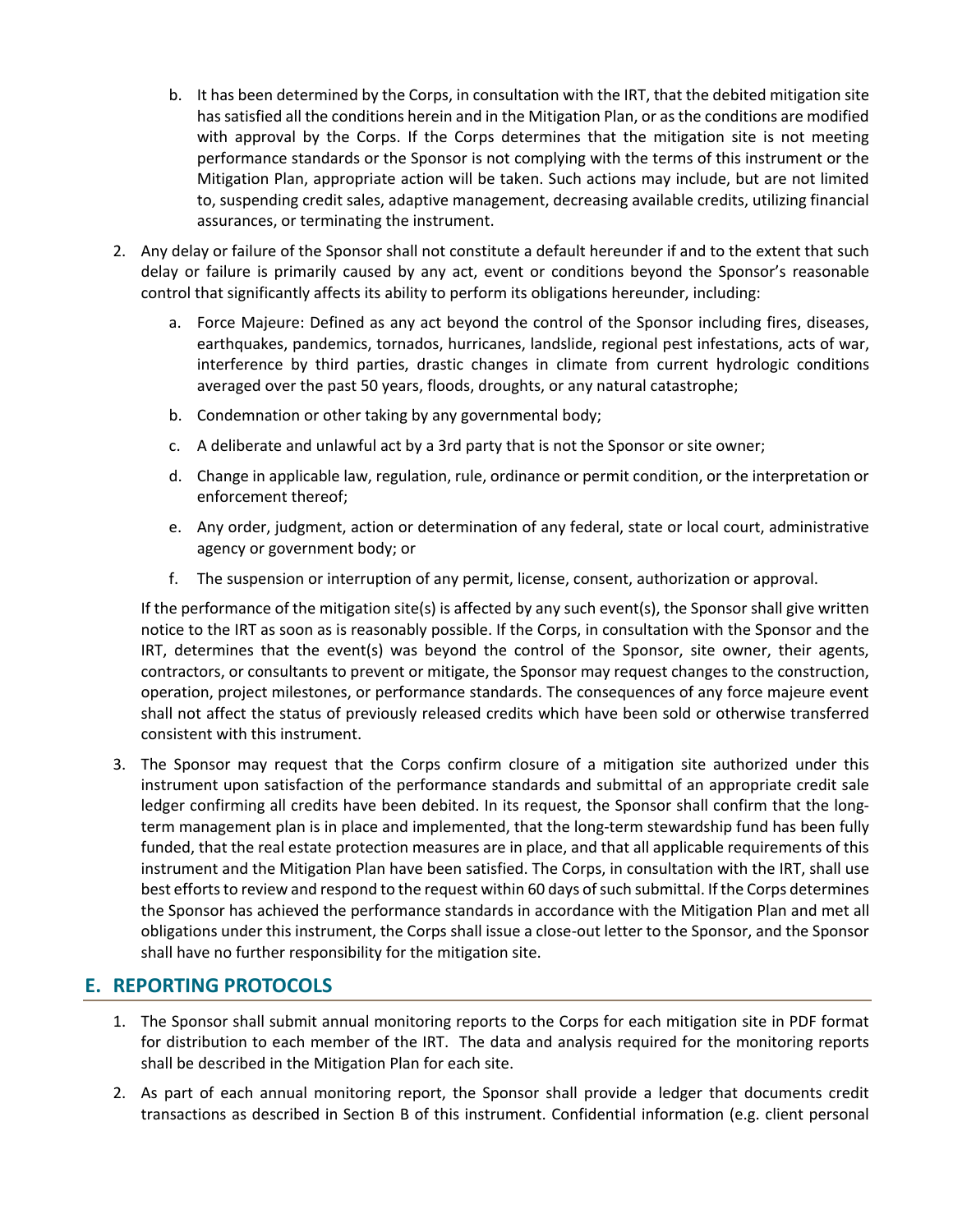information, financial details of credit transactions, etc.) is not required to be provided in the annual monitoring report submittals

## **F. OTHER INFORMATION**

- 1. **MITIGATION PLAN**: For each site to be authorized under this instrument, the Sponsor shall prepare a Mitigation Plan consistent with 33 CFR §332.4(c)(2) through §332.4(c)(14) of the Mitigation Rule.
	- a. Implementation of the approved mitigation plan shall be initiated no later than the first full growing season after the date of the first credit transaction.
	- b. The Sponsor shall monitor each bank site as described in the relevant Mitigation Plan until such time as the Corps determines that the performance standards described in the Mitigation Plan have been met or the Corps, in consultation with the IRT, has determined the site is stable and on a trajectory to meeting the goals within a reasonable period of time.
	- c. The Corps and members of the IRT will be allowed reasonable access to each site for the purposes of inspection and compliance monitoring of the Mitigation Plan.
- 2. **SITE PROTECTION**: The Site Protection Instrument must be in a form acceptable to the Sponsor, the holder, and the Corps and must cover a period of time that is sufficient to ensure that the resource has fully recovered and will be adequately protected. The Site Protection Instrument will comply with 33 CFR §332.7(a).
	- a. The Site Protection Instrument should protect and preserve natural areas and prohibit uses of the property that are inconsistent with the Mitigation Plan. Additionally, the Site Protection Instrument must allow for the implementation of the Mitigation Plan, as well as ongoing maintenance, adaptive management, and implementation of a remedial action plan, if necessary, to meet the established performance goals for the site. The Sponsor shall provide a draft copy of the Site Protection Instrument with the Mitigation Plan for each site, which will be reviewed by the Corps and Ohio EPA prior to execution.
	- b. Subsequent to the recording of the Site Protection Instrument, the Sponsor may convey the site either in fee or by granting an easement to a qualified land trust, state agency, park district or other natural resource conservation non-governmental organization, provided that the Sponsor retains the responsibility to meet the requirements of the Mitigation Plan for the site, including performance goals, financial assurance, site protection, and long-term stewardship. The terms and conditions of any conveyance shall not conflict with the intent and provisions of the Site Protection Instrument, nor shall such conveyance enlarge or modify the uses specified in the easement. The Site Protection Instrument must contain a provision requiring 60-day advance notification to the Corps before any transfer of an interest in a mitigation site or any action is taken to void or modify the Site Protection Instrument.
- 3. **FINANCIAL ASSURANCE**: Financial assurances for each site covered by this instrument will be detailed in the Mitigation Plan and comply with the 33 CFR §332.3(n).
	- a. Financial assurances shall be sufficient to assure completion of all mitigation work, required reporting and monitoring, and remedial work pursuant to the Mitigation Plan. No financial assurances will be required for credits generated by preservation unless there are specific activities required by the Mitigation Plan. In such cases, sufficient financial assurances may be required to cover the appropriate amount of risk. In accordance with the Mitigation Rule, the Corps shall consider the Sponsor's track record, the likelihood of success of the mitigation project, and other relevant factors in establishing the required amount and type of financial assurance.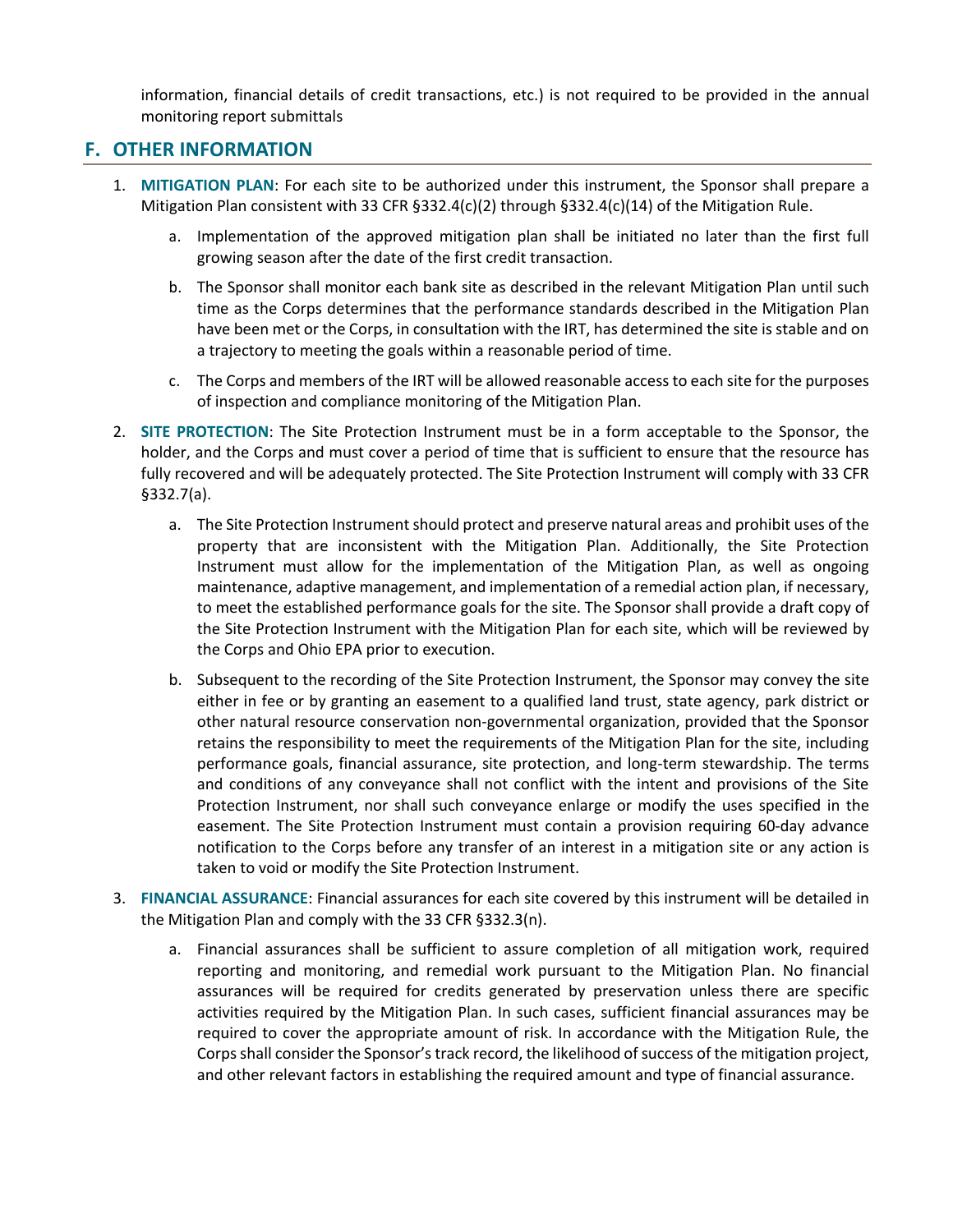- b. The form and amount of financial assurances must be stated in the Mitigation Plan in order for it to be approved. Original copies of the financial assurance documents must be provided to the Corps prior to the initial release of credits.
- c. A financial assurance must be in the form that ensures that the Corps receives notification a minimum of 120 days in advance of any termination or revocation.
- 4. **LONG-TERM MANAGEMENT**: The Sponsor shall implement the Long-Term Management Plan as described in the Mitigation Plan and consistent with each project's goals.
	- a. Each Mitigation Plan will identify the party responsible for long-term management. In the event that the land stewardship entity has not been identified at the time of approval of an instrument modification to incorporate a new site covered by this instrument, the Sponsor shall assume longterm management responsibilities until such time that a long-term management partner is identified and approved by the Corps.
	- b. The Long-Term Management Plan will include a list of anticipated annual maintenance, monitoring, and/or repair activities for the mitigation site(s), the associated annual cost for each activity, and the total amount necessary to provide for long-term site management. The Long-Term Management Plan will explain how long-term management funds established by the Sponsor will be managed by the long-term stewardship provider to ensure, to the extent practicable, that there will be adequate funds available to conduct stewardship activities. The Long-Term Management Plan will include a contingency section that addresses how the responsibility and funding for the long-term site management will be passed on to a new manager in the event that the selected long-term management entity is no longer able to provide management of the site. This contingency section will require that 60-day advance notification be provided to the Corps before any action is taken to void or modify the site protection instrument and/or Long-Term Management Plan, including transfer of title to, or establishment of any other legal claims over, the compensatory mitigation site.

#### 5. **MISCELLANEOUS**:

- a. Modification of this instrument shall be in accordance with the procedures set forth in 33 CFR §332.8.
- b. This instrument constitutes the entire agreement between the parties concerning the subject matter hereof and supersedes all prior agreements or undertakings.
- c. In the event any one or more of the provisions contained in this instrument are held to be invalid, illegal, or unenforceable in any respect, such invalidity, illegality, or unenforceability will not affect any other provisions hereof, and this instrument shall be construed as if such a provision had not been contained herein.
- d. This instrument shall be governed by and interpreted in accordance with the laws of the State of Ohio and the United States as appropriate.
- e. This instrument may be executed by the parties in any combination, in one or more counterparts, all of which together shall constitute one and the same instrument.
- f. The terms and conditions of this instrument shall be binding upon and inure to the benefit of the parties hereto and their respective successors.
- g. The Corps or Ohio EPA approval of purchase or transfer of credits from this instrument does not signify the Sponsor's acceptance or confirmation of the Sponsor's offer to sell or transfer credits. The Sponsor reserves the right to refuse to sell or transfer credits from this instrument at its sole discretion.
- h. All notices and required reports shall be sent by regular mail to each of the parties at their respective addresses, provided below.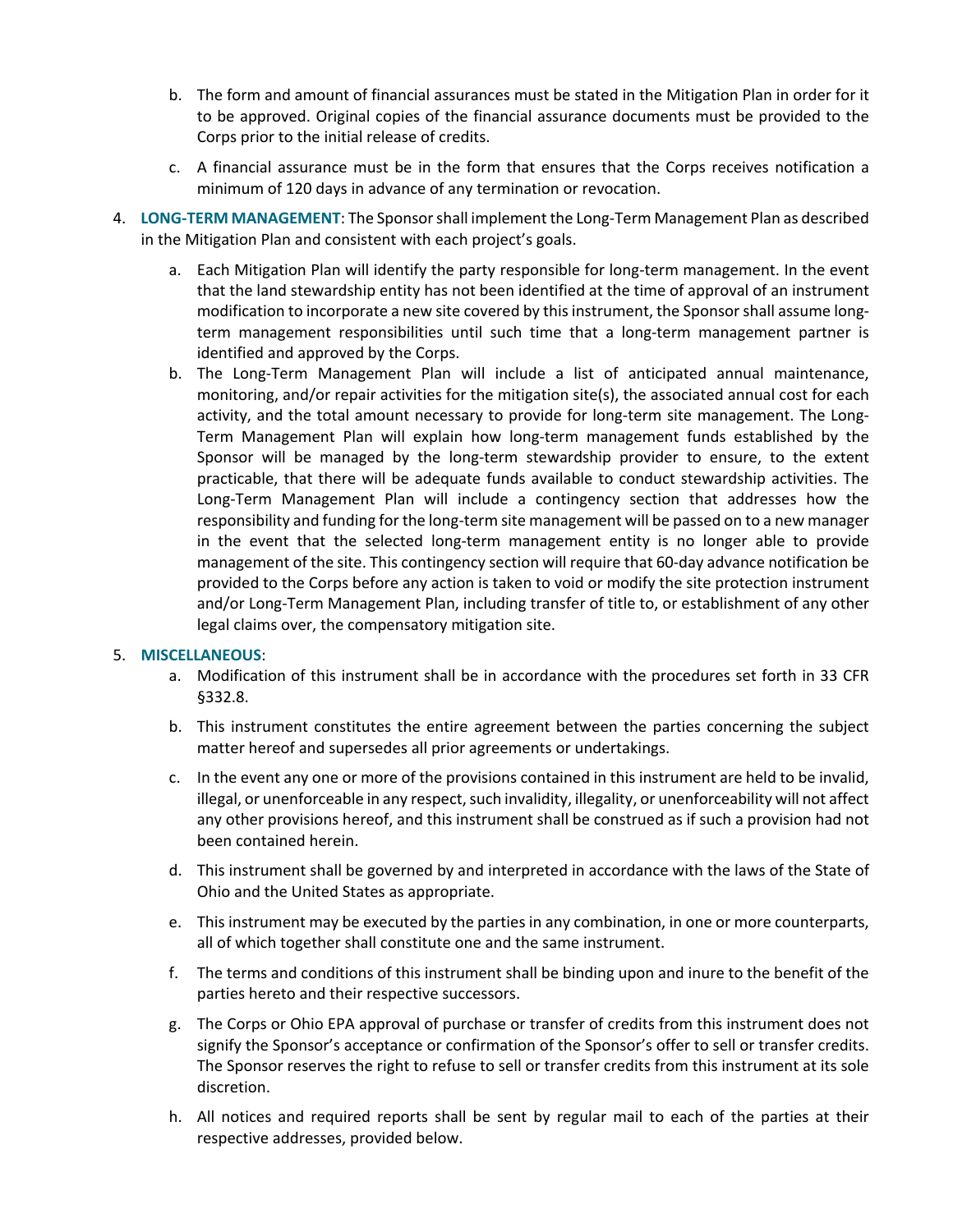#### **Sponsor:**

Stream + Wetlands Foundation Attn: President 123 S. Broad Street, Suite 238 PO Box 369 Lancaster, Ohio 43130

### **The Corps:**

USACE Buffalo District Attn: District Engineer or Designee 1776 Niagara Street Buffalo, New York, 14207-3199

#### **Ohio EPA:**

Ohio Environmental Protection Agency Division of Surface Water, 401 Unit 50 W. Town Street, Suite 700 PO Box 1049 Columbus, Ohio 43216-1049

### **ODNR:**

Ohio Department of Natural Resources Office of Real Estate, Environmental Review Services Section 2045 Morse Road, Building E2 Columbus, Ohio 43229

#### **USEPA:**

United States Environmental Protection Agency Region 5, Water Division 77 W. Jackson Boulevard Chicago, Illinois 60604

#### **USFWS:**

United States Fish and Wildlife Service Ecological Services 4625 Morse Road, Suite 104 Columbus, Ohio 43230

### **NRCS:**

USDA Natural Resources Conservation Service Attn: State Biologist 200 N. High Street, Room 522 Columbus, Ohio 43215